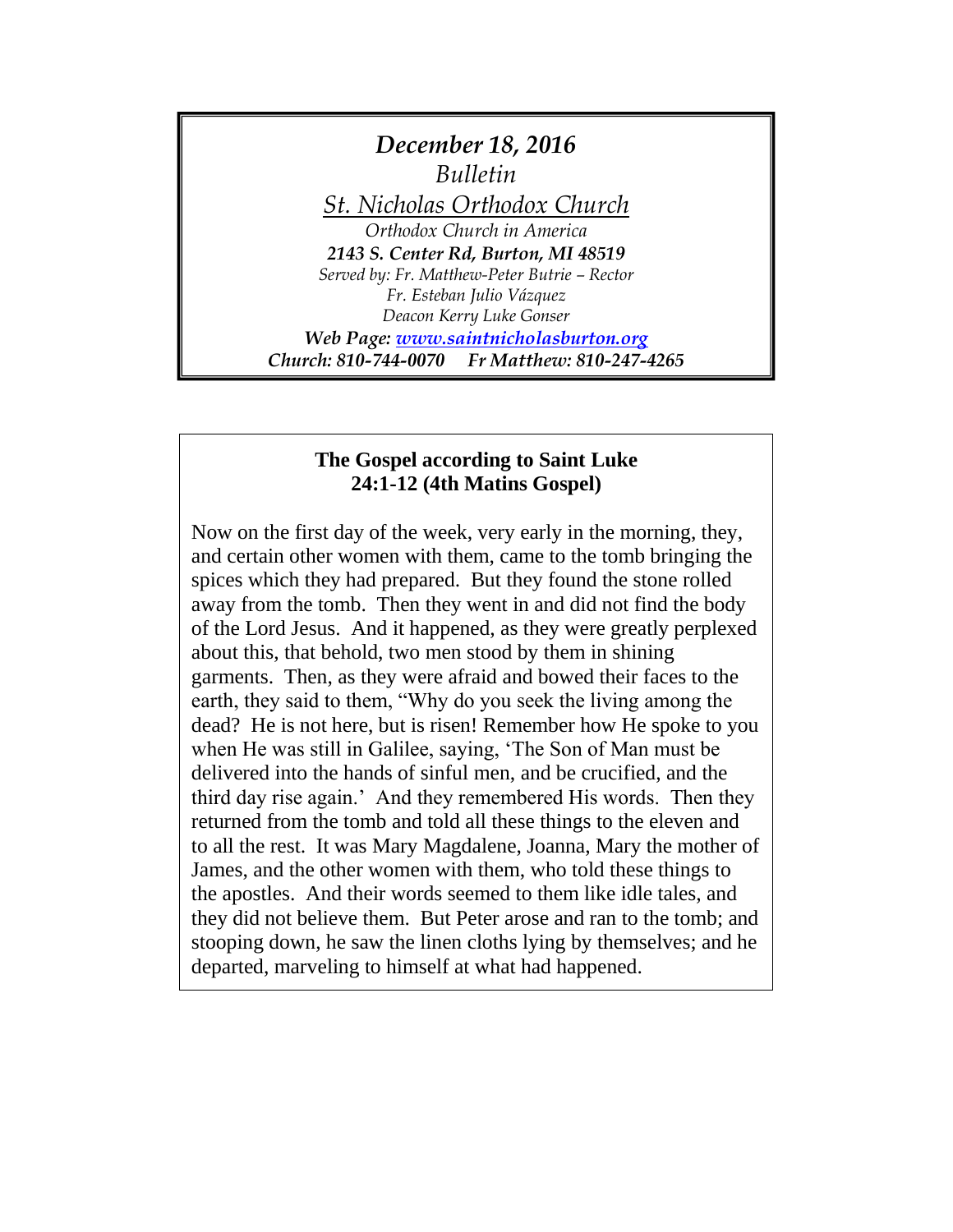**SUNDAY, DECEMBER 18, 2016 26th SUNDAY AFTER PENTECOST — Tone 1. Sunday before the Nativity. Martyr Sebastian at Rome and his companions: Martyrs Nicostratus, Zoë, Castorius, Tranquillinus, Marcellinus, Mark, Claudius, Symphorian, Victorinus, Tiburtius, and Castulus (ca. 287). Ven. Sebastian, Abbot of Pshekhónsk Monastery (Vologdá—ca. 150). Righteous Simeon, Wonderworker of Verkhotúr'ye (1694). St. Modestus, Archbishop of Jerusalem (633-634). St. Florus, Bishop of Amisus (7th c.). St. Michael the Confessor at Constantinople (ca. 845).**

# **TROPARIA**

**(Tone 1)** When the stone had been sealed by the Jews, while the soldiers were guarding Thy most pure body, Thou didst rise on the third day, O Savior, granting life to the world. The powers of heaven therefore cried to Thee, O Giver of Life: "Glory to Thy Resurrection, O Christ! Glory to Thy Kingdom! // Glory to Thy dispensation, O Thou Who lovest mankind!"

**(Tone 2)** Great are the accomplishments of faith, for the three Holy Youths rejoiced in the fountain of flames as though in the waters of rest; and the Prophet Daniel appeared a shepherd to the lions as though they were sheep. // So by their prayers, O Christ God, save our souls!

**(Tone 4)** In truth you were revealed to your flock as a rule of faith, a model of meekness, and teacher of abstinence, so you won the heights by humility, and riches by poverty, O Holy Father Nicholas, intercede with Christ God to save our souls.

## **KONTAKION**

**(Tone 3)** The Virgin cometh today to the cave to give birth, ineffably to bring forth the Word Eternal. Therefore, rejoice, O earth, at the message, with the angels and shepherds give glory to Him Who shall appear by His own will as a young child, He Who is from eternity God.

# *The Prokeimenon in the Fourth Tone:* **Blessed art Thou, O Lord God of our Fathers / and praised and glorified is Thy name forever!**

*v.* **For Thou art just in all that Thou hast done for us!**

**THE EPISTLE OF THE HOLY APOSTLE PAUL TO THE HEBREWS (11:9-10, 17-23, 32-40)** Brethren: By faith he sojourned in the land of promise, as in a foreign land, living in tents with Isaac and Jacob, heirs with him of the same promise. For he looked forward to the city which has foundations, whose builder and maker is God. By faith Abraham, when he was tested, offered up Isaac, and he who had received the promises was ready to offer up his only son, of whom it was said, "Through Isaac shall your descendants be named." He considered that God was able to raise men even from the dead; hence, figuratively speaking, he did receive him back. By faith Isaac invoked future blessings on Jacob and Esau. By faith Jacob, when dying, blessed each of the sons of Joseph, bowing in worship over the head of his staff. By faith Joseph, at the end of his life, made mention of the exodus of the Israelites and gave directions concerning his burial. By faith Moses, when he was born, was hid for three months by his parents, because they saw that the child was beautiful; and they were not afraid of the king's edict. And what more shall I say? For time would fail me to tell of Gideon, Barak, Samson, Jephthah, of David and Samuel and the prophets -- who through faith conquered kingdoms, enforced justice, received promises, stopped the mouths of lions, quenched raging fire, escaped the edge of the sword, won strength out of weakness, became mighty in war, put foreign armies to flight. Women received their dead by resurrection. Some were tortured, refusing to accept release, that they might rise again to a better life. Others suffered mocking and scourging, and even chains and imprisonment. They were stoned, they were sawn in two, they were killed with the sword; they went about in skins of sheep and goats, destitute, afflicted, and ill-treated -- of whom the world was not worthy - wandering over deserts and mountains, and in dens and caves of the earth. And all these, though well attested by their faith, did not receive what was promised, since God had foreseen something better for us, that apart from us they should not be made perfect.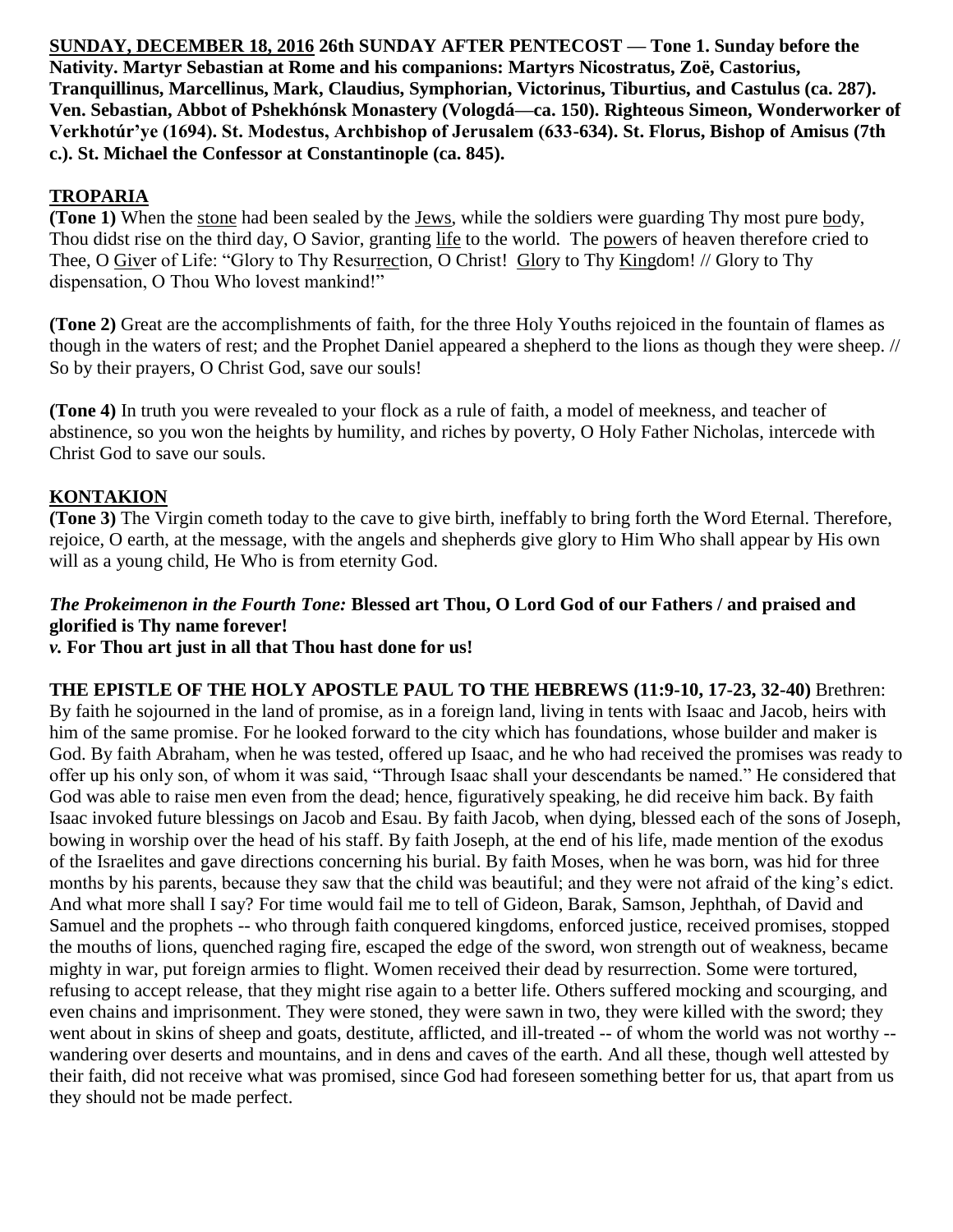## *Alleluia, Tone 4*

*v:* **We have heard with our ears, O God, for our fathers have told us.** *v:* **For Thou hast saved us from them that oppose us, and have put to shame them that hate us.**

**THE HOLY GOSPEL ACCORDING TO SAINT MATTHEW (1:1-25)** The book of the genealogy of Jesus Christ, the son of David, the son of Abraham. Abraham was the father of Isaac, and Isaac the father of Jacob, and Jacob the father of Judah and his brothers, and Judah the father of Perez and Zerah by Tamar, and Perez the father of Hezron, and Hezron the father of Ram, and Ram the father of Amminadab, and Amminadab the father of Nahshon, and Nahshon the father of Salmon, and Salmon the father of Boaz by Rahab, and Boaz the father of Obed by Ruth, and Obed the father of Jesse, and Jesse the father of David the king. And David was the father of Solomon by the wife of Uriah, and Solomon the father of Rehoboam, and Rehoboam the father of Abijah, and Abijah the father of Asa, and Asa the father of Jehoshaphat, and Jehoshaphat the father of Joram, and Joram the father of Uzziah, and Uzziah the father of Jotham, and Jotham the father of Ahaz, and Ahaz the father of Hezekiah, and Hezekiah the father of Manasseh, and Manasseh the father of Amos, and Amos the father of Josiah, and Josiah the father of Jechoniah and his brothers, at the time of the deportation to Babylon. And after the deportation to Babylon: Jechoniah was the father of Shealtiel, and Shealtiel the father of Zerubbabel, and Zerubbabel the father of Abiud, and Abiud the father of Eliakim, and Eliakim the father of Azor, and Azor the father of Zadok, and Zadok the father of Achim, and Achim the father of Eliud, and Eliud the father of Eleazar, and Eleazar the father of Matthan, and Matthan the father of Jacob, and Jacob the father of Joseph the husband of Mary, of whom Jesus was born, who is called Christ. So all the generations from Abraham to David were fourteen generations, and from David to the deportation to Babylon fourteen generations, and from the deportation to Babylon to the Christ fourteen generations. Now the birth of Jesus Christ took place in this way. When his mother Mary had been betrothed to Joseph, before they came together she was found to be with child of the Holy Spirit; and her husband Joseph, being a just man and unwilling to put her to shame, resolved to divorce her quietly. But as he considered this, behold, an angel of the Lord appeared to him in a dream, saying, "Joseph, son of David, do not fear to take Mary your wife, for that which is conceived in her is of the Holy Spirit; she will bear a son, and you shall call his name Jesus, for he will save his people from their sins." All this took place to fulfill what the Lord had spoken by the prophet: "Behold, a virgin shall conceive and bear a son, and his name shall be called Emmanuel" (which means, God with us). When Joseph woke from sleep, he did as the angel of the Lord commanded him; he took his wife, but knew her not until she had borne a son; and he called his name Jesus.

**COMMUNION HYMN** Praise the Lord from the heavens! Praise Him in the highest! Alleluia, Alleluia, Alleluia!

#### **Sunday before the Nativity**

The Sunday before the Nativity of the Lord (December 18-24) is known as the Sunday of the Holy Fathers. On this day the Church commemorates all those who were well-pleasing to God from all ages, from Adam to Saint Joseph the Betrothed of the Most Holy Theotokos, those who are mentioned in the genealogy of Luke 3:23-38. The holy prophets and prophetesses are also remembered today, especially the Prophet Daniel and the three holy youths (December 17).

The Troparion to the Prophet Daniel and the three holy youths ("Great are the accomplishments of faith...) is quite similar to the Troparion for Saint Theodore the Recruit (February 17, and the first Saturday of Great Lent). The Kontakion to Saint Theodore, who suffered martyrdom by fire, reminds us that he also had faith as his breastplate (see I Thessalonians 5:8).

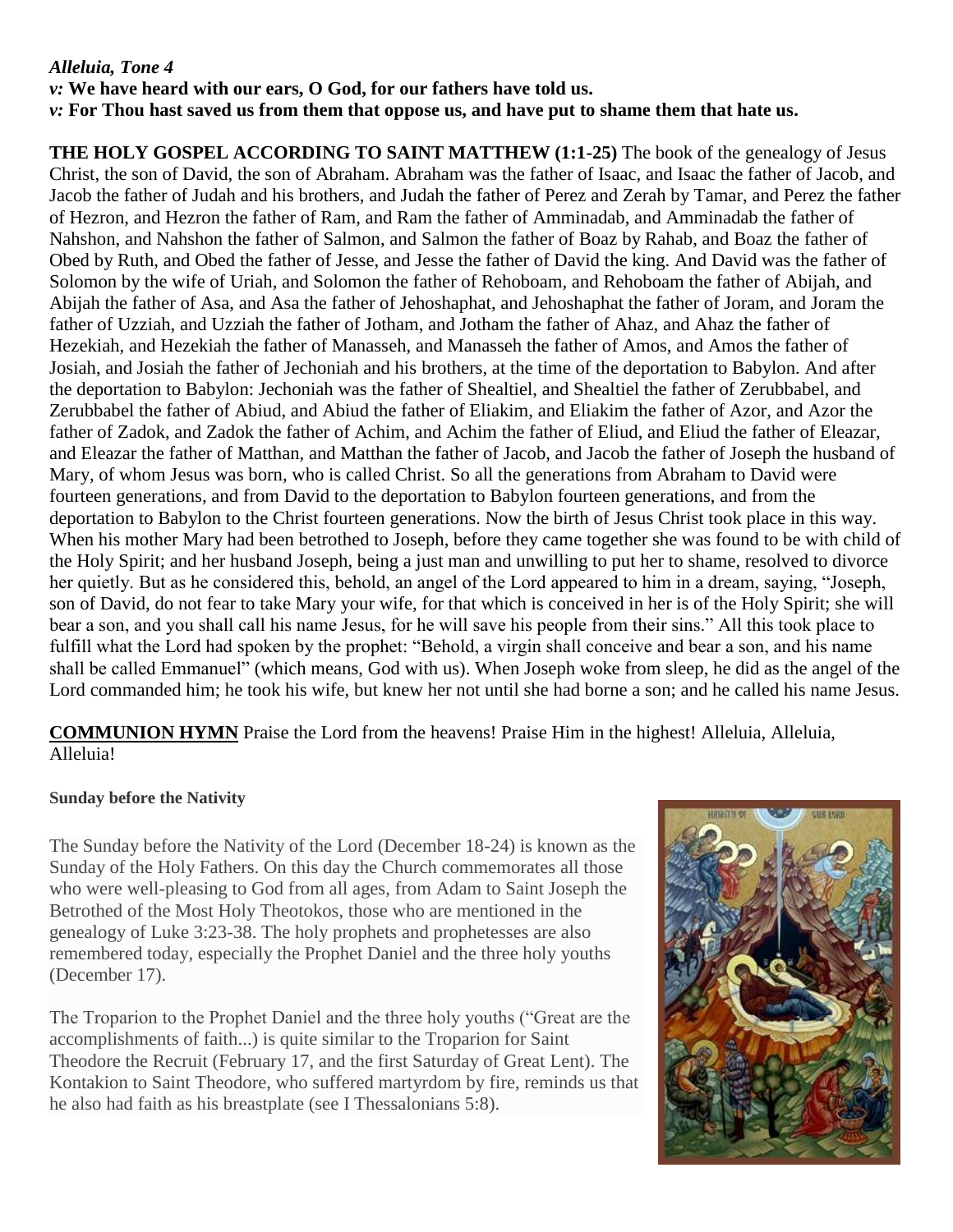# တို့မြာ ဝတ္သို့မ ဝတ္သို့မ ဝတ္သို့မ ဝတ္သို့မ ဝတ္သို့မ ဝတ္သို့မ ဝတ္သို့မ ဝတ္သို့မ ဝတ္သို့မ ဝတ္သို့မ ဝတ္သို့မ

## **CANDLE INTENTIONS FOR THE HEALTH AND BLESSINGS OF**

| Fr. Joe, Fr. Andrew, Deacon Anthony, Aaron, Jo Ann, Nicolai, Kosta, Jimmy,      |  |
|---------------------------------------------------------------------------------|--|
| Laurie, Walt & Zina, Pauline, Dorothy, Helen, Joseph, Jeanette, Gloria, Reggie, |  |
| Calvin & Ruth, Taras, Anna, Stojan & Mira, Bosa, Helen, Ted & Marlene,          |  |
|                                                                                 |  |

#### **CANDLE INTENTIONS FOR ALL THOSE IN BLESSED REPOSE**

George (father of Cathy Edwards)-Memory Eternal Adams family



Welcome all of our friends and visitors to St. Nicholas!

**ST. NICHOLAS DAY** Potluck luncheon and visit from St. Nicholas will be held following the Divine Liturgy. Everyone is invited to attend!

**2017 CALENDARS** are in the rear of the church. There are two types of calendars this year. One calendar per family at this time.

**2017 OFFERING ENVELOPES** are ready to be picked up. They are on the table leading into the parish hall. If you do not see envelopes with your name on them and did not request to no longer receive them, let Debbie know so that she may get envelopes for you.

**CHRISTMAS WREATHS** we are in need of a volunteer to pick up the wreaths and garland on Tuesday, December 20 from Carlson's Greenhouse (Torrey Rd in Fenton Township). If you are willing to help us out, please let Debbie know as soon as possible.

## **CHARITY MINISTRIES**

**FOCUS FLINT** is having a Hat & Glove Drive December, 15- January, 15. All of the hats and gloves that are collected will be distributed to children in FLINT! We are in need of child size hats and gloves. There is a large box in the parish hall to place them in. If you have any questions see Subdeacon Johnny Kantor.

**HOPE IN A BOX** is collecting socks, towels, toiletries and new toys for the month of December. Place the items in the Blue Box in the hall. Catholic Charities Community Closet will distribute the items.

**FOOD DRIVE** Place non-perishable food items in the other blue box in the hall.

**NORTH END SOUP KITCHEN** We serve Thursday, January 5 from 9 am to 1 pm.

5<sup>TH</sup> ANNUAL PAN-ORTHODOX WINTER DINNER to support the Dormition Monastery in Rives Junction will be held on Thursday, January 19 at St. George. We are responsible for the drinks. The guest speaker this year will be our Bishop Alexander speaking on; Pain and Suffering in the Christian Life. Make your reservations now. Informational flyers/Reservation forms are available in the parish hall. If you have any questions or would like to donate see Calvin & Ruth Conrad or call them at 810-793-0101**.**